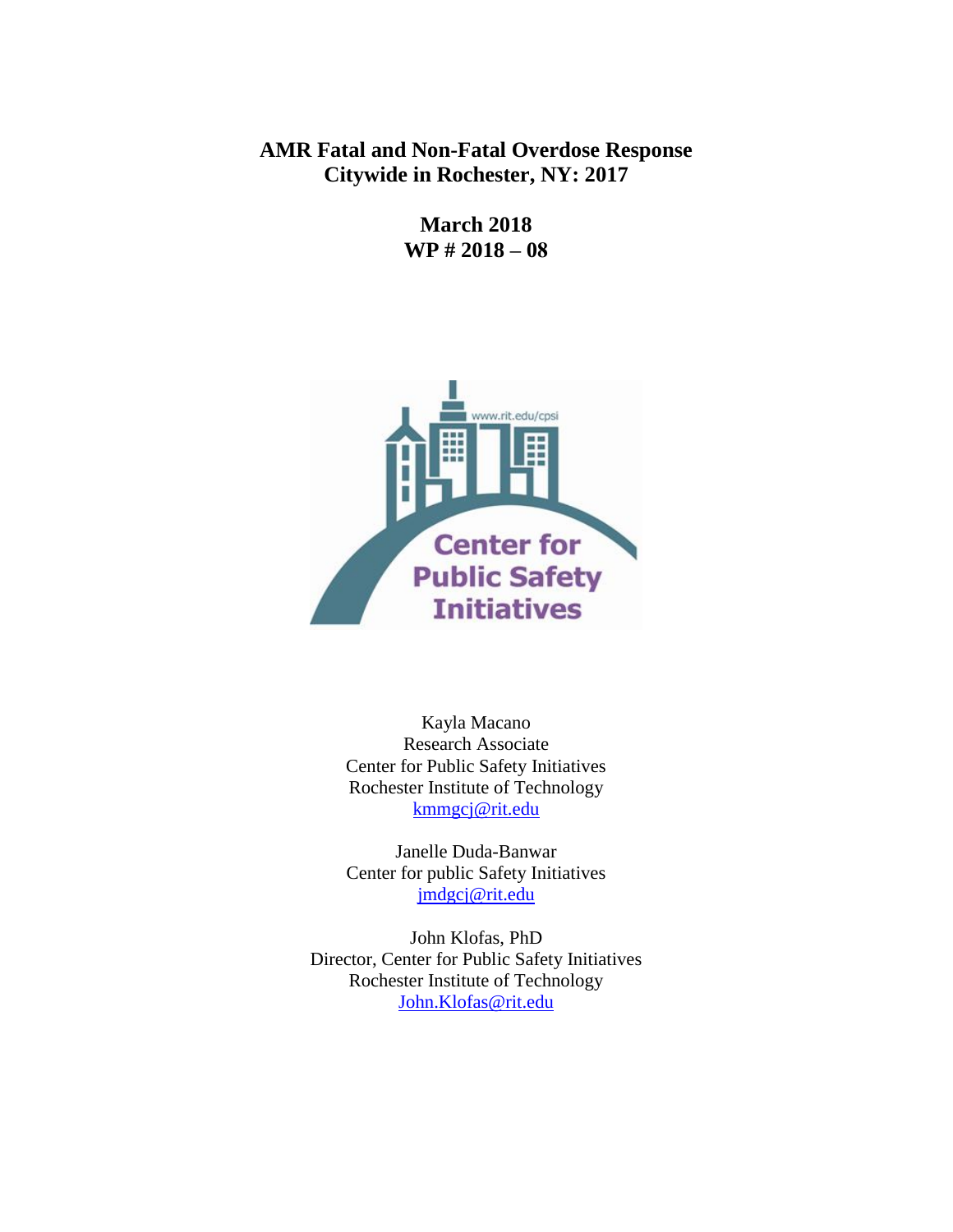### **Introduction**

The following information is from the database compiled from the American Medical Response (AMR) team, based on calls for service to the 911 Call Center. The data includes any case that had Narcan administered. There were several instances when Narcan was administered multiple times to the same individual, and these duplicate cases were removed to get an accurate count of overdose responses. There were a total of **666** overdose responses with Narcan administrations from AMR in 2017. Refer to the working paper 'AMR Fatal and Non-Fatal Overdose Response in the Project CLEAN Target Area: 2017' for a focused look at overdoses that occurred in the El Camino target area.



**AMR Fatal and Non-Fatal Overdose Response in Rochester In 2017, by Month (n = 666)**

During 2017, the AMR team responded to an average of 55 overdoses per month, with a range of responses from 41 at the lowest, and peaking at 71 in January and July/August, respectively. The monthly data is mostly stable, with peaks in two summer months (July and August). These months may be the best time to implement interventions.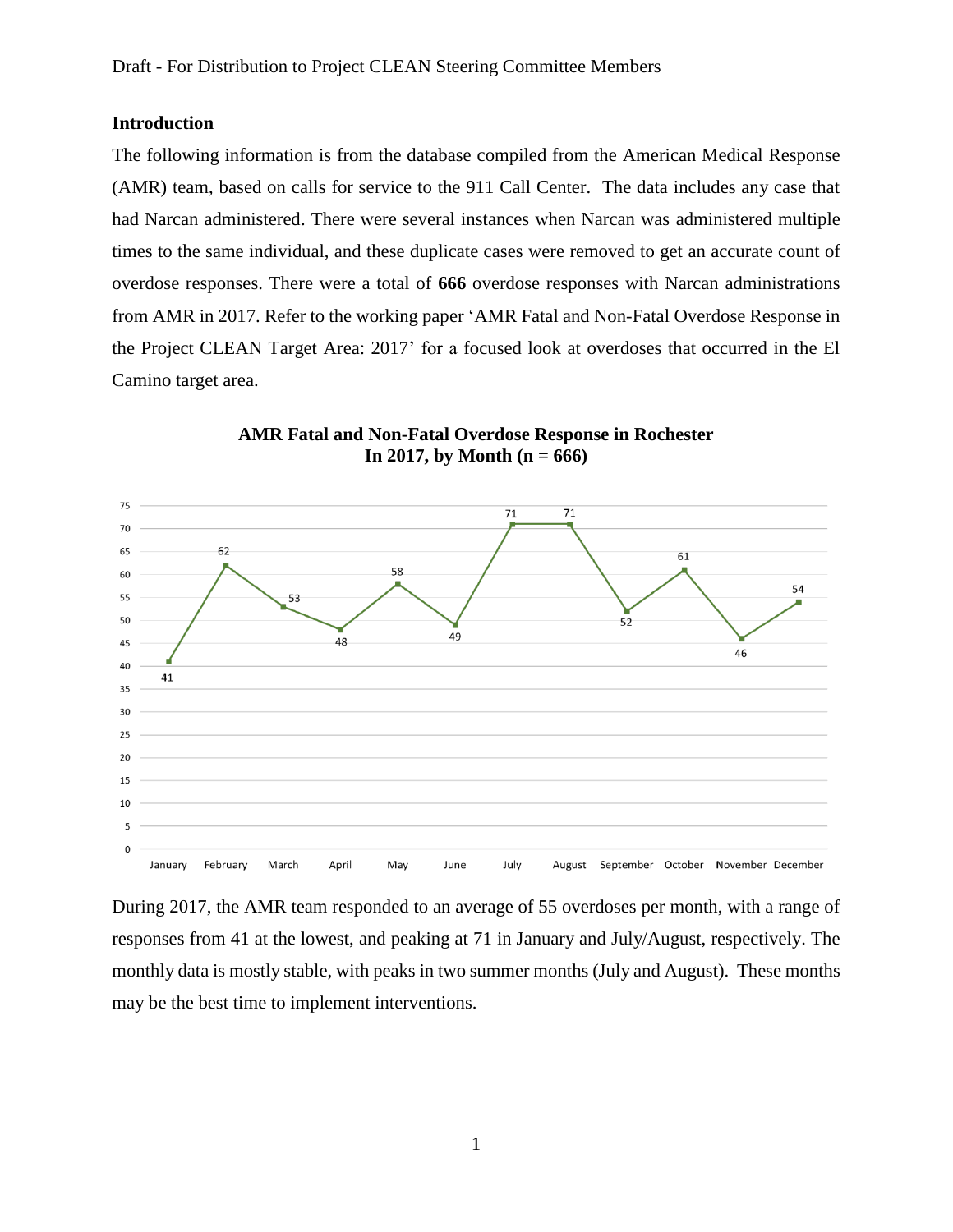



**AMR Fatal and Non-Fatal Overdose Response in Rochester In 2017, by Day of the Week**

Similar to the number of overdose responses by month, there is not a high amount of variation between days of the week. Tuesdays had the highest number of overdose responses at 105, closely followed by Wednesdays, Thursdays and Fridays (103, 102, and 104, respectively). Mondays exhibited the lowest number of overdose responses, with a total of 75. These days with peak overdose responses may also be helpful in framing the best days to implement interventions.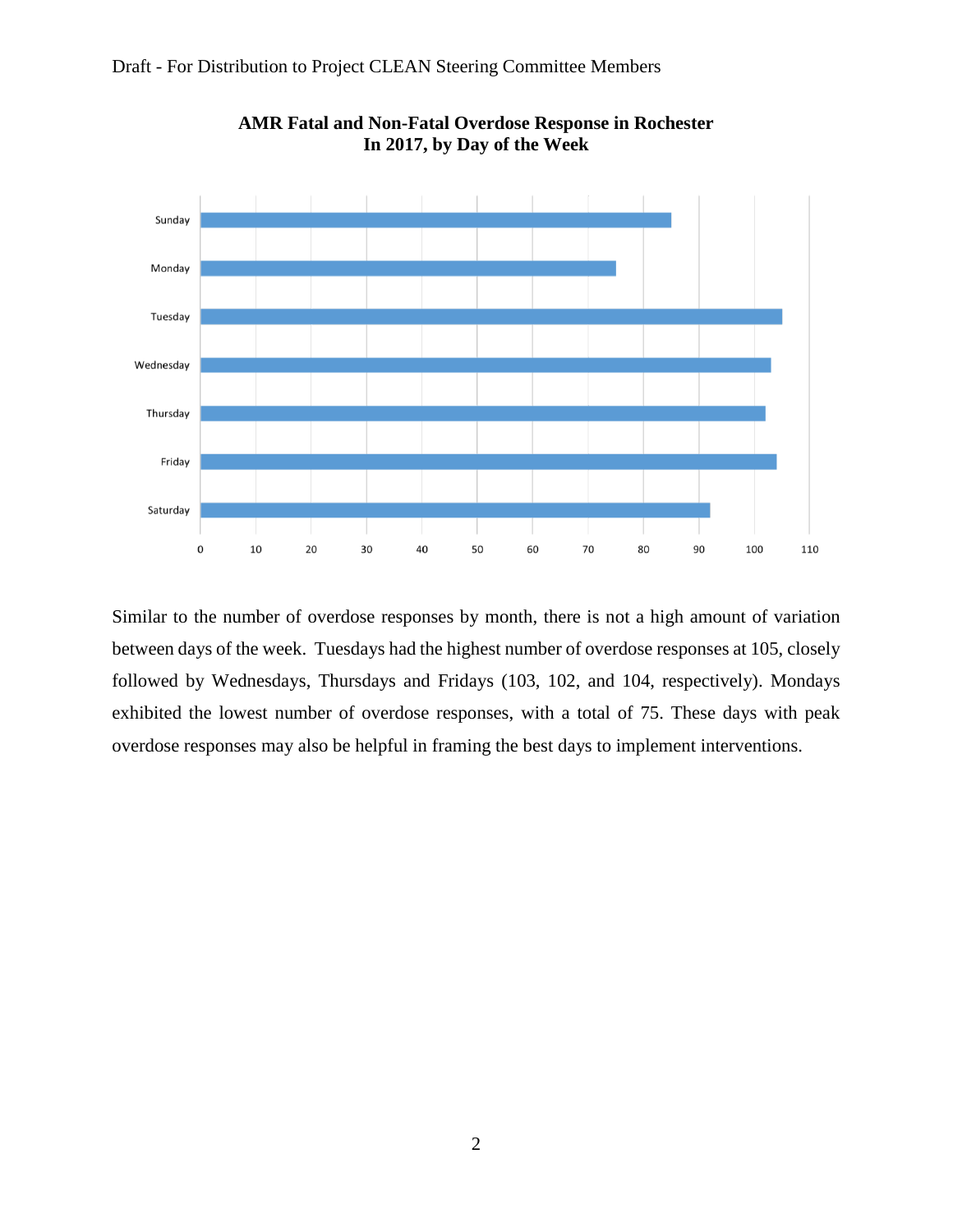



**AMR Fatal and Non-Fatal Overdose Response in Rochester In 2017, by Day of the Month**

Overdose responses were analyzed to determine if any dates had strong peaks (i.e., pay days, 1<sup>st</sup>) of the month, beginning or end of the month, etc.). As the chart above shows, there are some peaks around the  $1<sup>st</sup> - 3<sup>rd</sup>$ ,  $14<sup>th</sup>$ ,  $22<sup>nd</sup>$  and  $23<sup>rd</sup>$ . The beginning of the month may reflect pay days, as with the mid-month date of the  $14<sup>th</sup>$ . The  $22<sup>nd</sup> - 23<sup>rd</sup>$  are presumed to the 3<sup>rd</sup> weekend of the month, which may reflect paydays for some employment types (i.e., jobs that pay each week versus bimonthly). This may also reflect DSS payments which occur on the 1<sup>st</sup> and 15<sup>th</sup> of the months.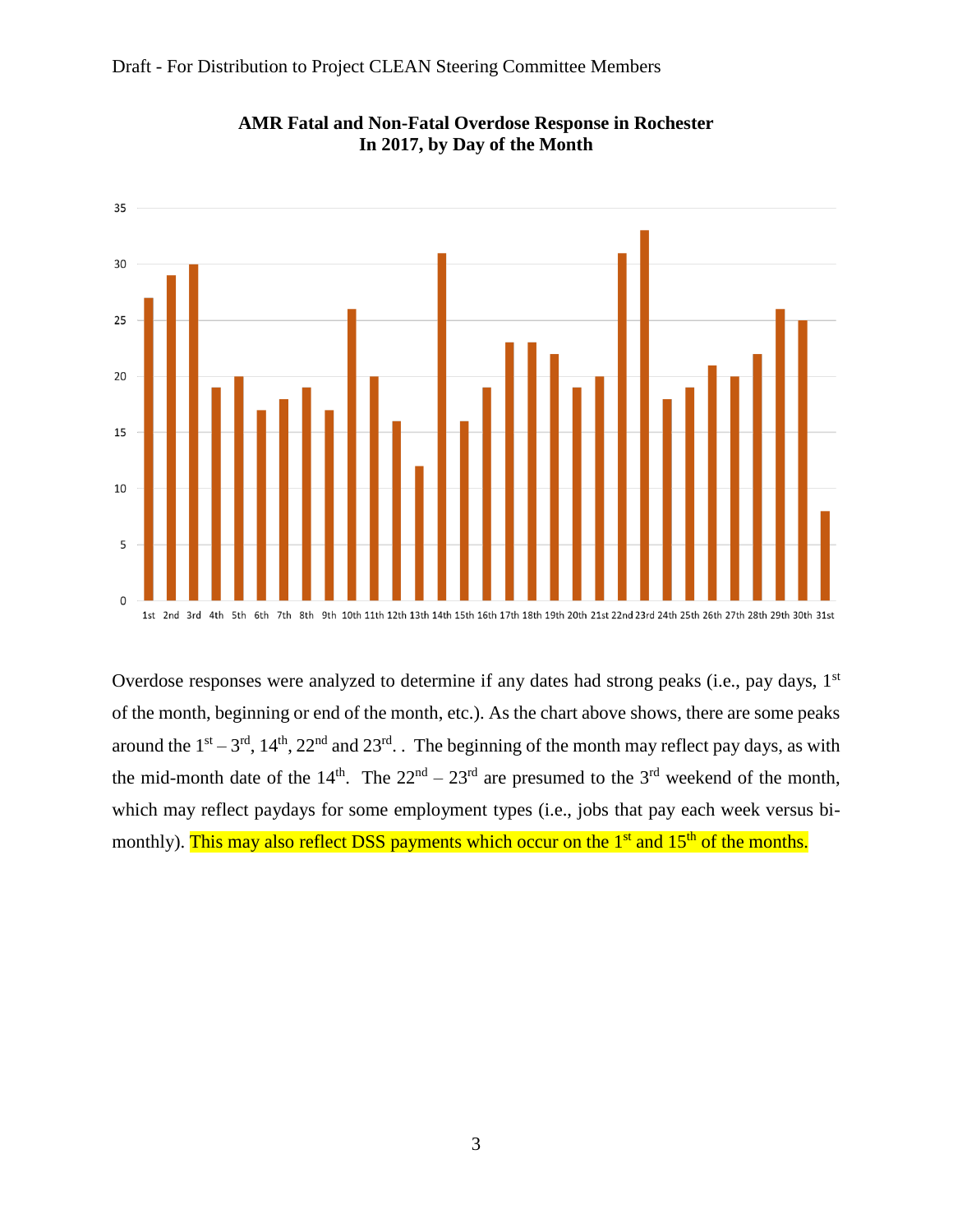

When examining time of day in relation to overdose responses, it is clear that the peak times are around lunch (12:00 PM) and dinner (6:00 PM). These trends may reflect users who are working and use on lunch break and after work. Heroin users need to use about every 6 hours to quell withdrawal symptoms, and that may explain the 12:00 and 6:00 peaks. A steering ocmmitte member suggested that the low number of overdoses in the late night might be explained by a purchase at 6:00 that would hold an individual over until the next day. Therefore, if the heroin batch is cut with toxic substances (e.g., fentanyl), then an overdose would happen during their first use at 6:00; if it is not too toxic, then their use of the same batch through the night would be less likely to result in an overdose. These are also times when more people may be available to help interventions, versus if the majority of overdoses were overnight.

**AMR Fatal and Non-Fatal Overdose Response in Rochester In 2017, by Time of Day**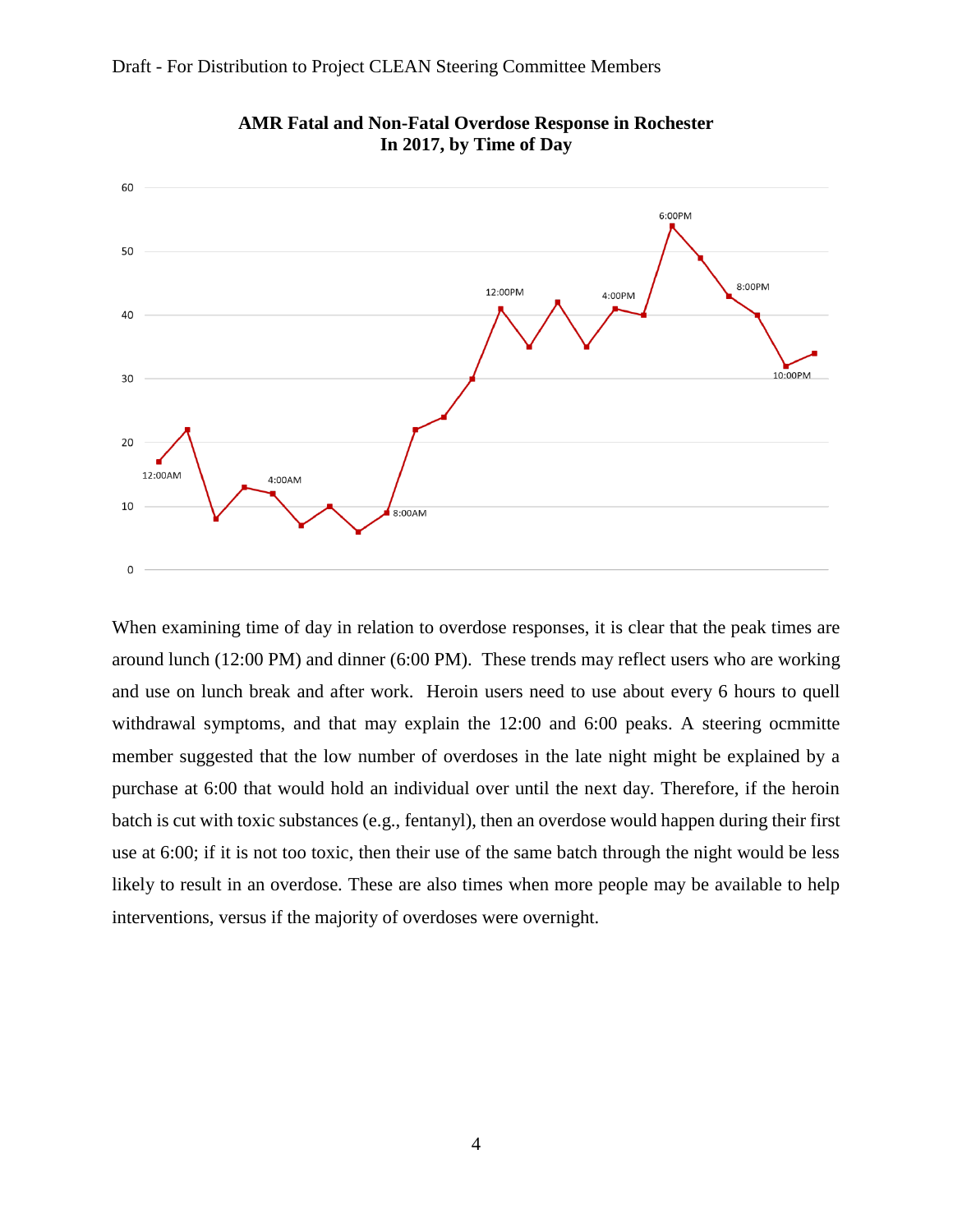

**AMR Fatal and Non-Fatal Overdose Response in Rochester In 2017, by Gender**

Far more males were likely to received Narcan from AMR than females (70% versus 30%). It may be useful to develop interventions that target males specific to overdoses.



**AMR Fatal and Non-Fatal Overdose Response in Rochester In 2017, by Age Category**

Age data were compiled into categories at increments of 10 years. Peaking at 21-30, this age group may be the first to target with interventions and prevention measures. There is also room for intervention with the second peak, the age group from 51-60.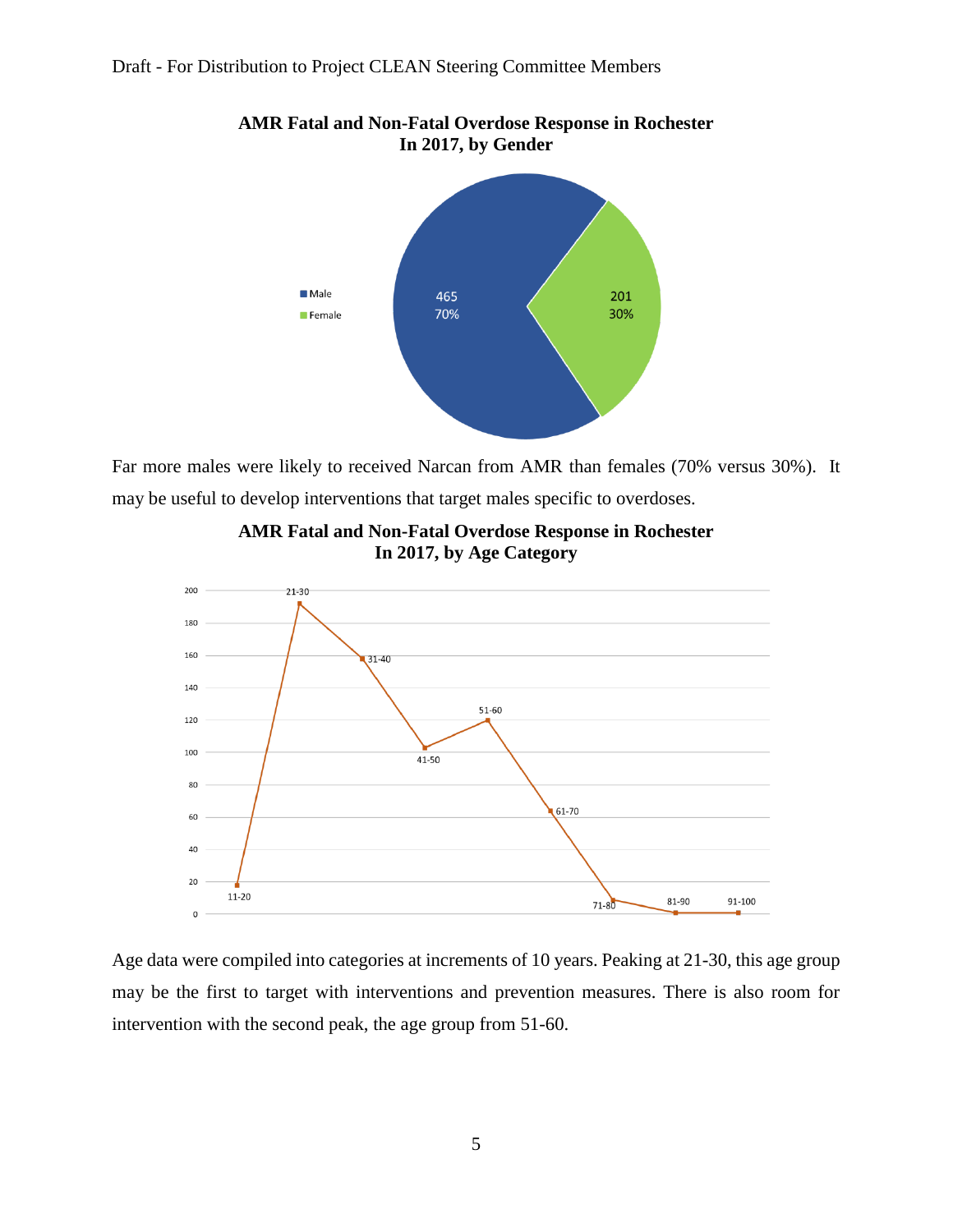| <b>Zip Code</b> | Rate  | <b>Frequency</b> |
|-----------------|-------|------------------|
| 14604           | 14.92 | 26               |
| 14605           | 5.87  | 74               |
| 14614           | 4.90  | 6                |
| 14621           | 4.88  | 165              |
| 14608           | 3.83  | 47               |
| 14613           | 3.80  | 56               |
| 14611           | 2.93  | 51               |
| 14607           | 2.16  | 35               |
| 14808           | 1.69  | $\mathbf{1}$     |
| 14445           | 1.62  | 13               |
| 14615           | 1.62  | 26               |
| 14606           | 1.59  | 45               |
| 14620           | 1.35  | 34               |
| 14609           | 0.92  | 39               |
| 14619           | 0.54  | 8                |
| 14610           | 0.42  | 6                |
| 14612           | 0.41  | 14               |
| 14616           | 0.14  | $\overline{4}$   |
| 14489           | 0.14  | $\mathbf{1}$     |
| 14625           | 0.10  | $\mathbf{1}$     |
| 14617           | 0.09  | $\overline{c}$   |
| 14618           | 0.09  | $\overline{c}$   |
| 14608           | 0.08  | $\mathbf{1}$     |
| 14623           | 0.07  | $\overline{c}$   |
| 14513           | 0.07  | $\mathbf{1}$     |
| 14513           | 0.07  | $\mathbf{1}$     |
| 14624           | 0.06  | $\overline{c}$   |
| 14534           | 0.03  | $\mathbf{1}$     |
| 14612           | 0.03  | $\mathbf{1}$     |
| 14450           | 0.02  | $\mathbf{1}$     |

## **AMR Fatal and Non-Fatal Overdose Response in Rochester In 2017, by Zip Code**

Areas in green are zip codes that are part of the project target area. Though these zip codes do not have the highest *rate* of overdose response, they have the highest *frequencies* of responses. The highest rate of overdose response, in 14604, is part of the central business district of the city; this area has a low population (i.e., 1,700 versus 13,000 in14605), but may have more homeless individuals or other factors that increase drugs sales and use that lead to overdose.